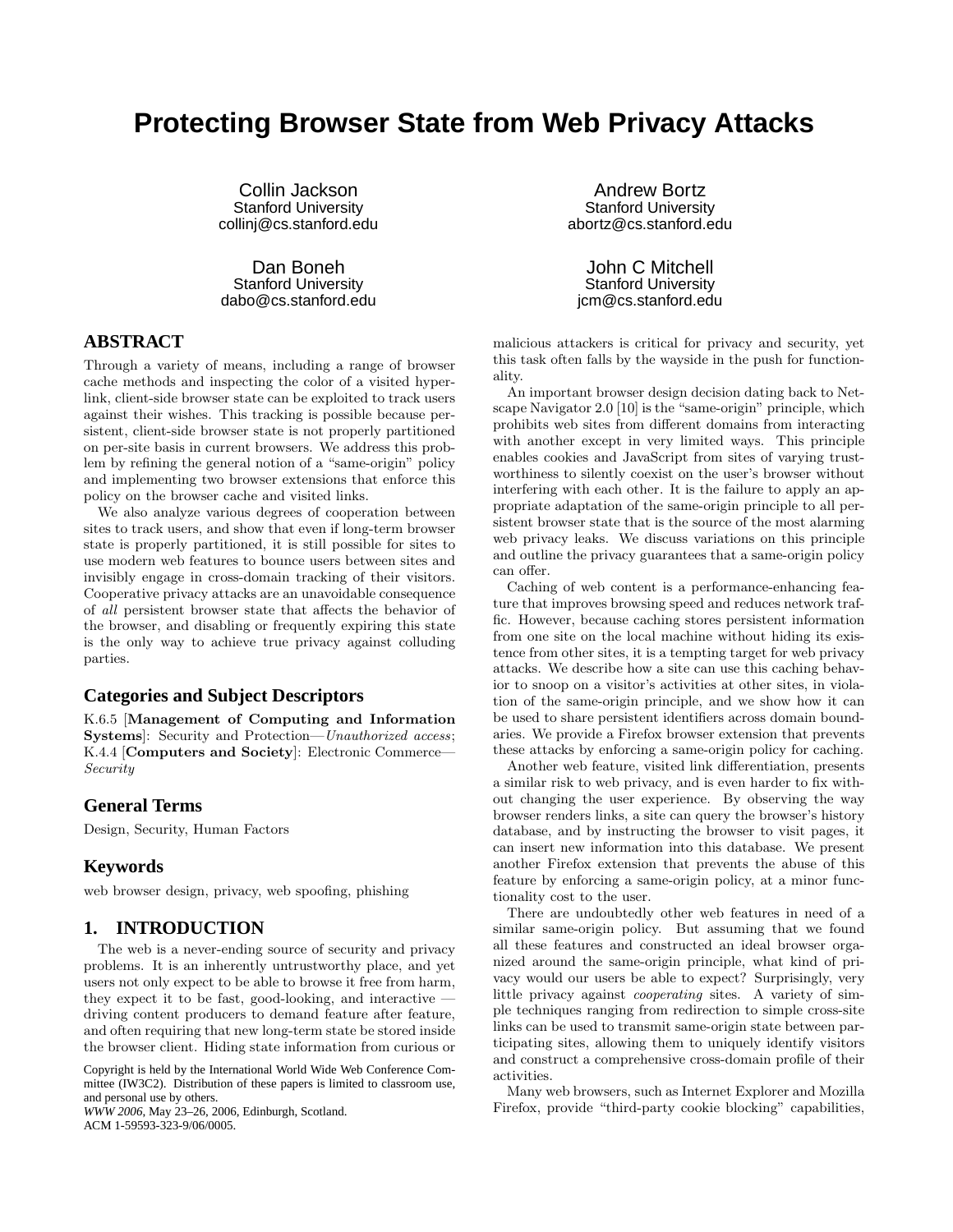

Figure 1: Basic cross-site embedded content scenarios. The outer rectangle represents the site that is hosting the page with embedded content. The inner rectangle represents the site where the embedded content is hosted.

which place restrictions on tracking that uses cross-site embedded content. Although these two browsers differ in their blocking policy, neither blocks third-party cookies completely; we propose a new third-party cookie blocking mechanism that combines the strengths of both browsers.

However, even if a complete same-origin policy and thirdparty blocking policy were correctly enforced on cookies and all other web features, these policies would do nothing to stop the methods that sites can use to share information with each other. Unless the user is willing to disable all browser features that maintain long-term state, or frequently reset this state, no modern browser can offer meaningful privacy guarantees against cooperative attackers.

# **2. SAME-ORIGIN BROWSING**

A folklore "same-origin" principle has developed as a common way of treating JavaScript and cookies in browser design. However, this principle has not been stated generally or applied uniformly to the many ways that a web site can store or retrieve information from a user's machine. We propose a general same-origin principle and suggest that this should be used as a uniform basis for additional privacy mechanisms that give users control over the ways that they are tracked.

## **2.1 Tracking types**

Whenever a web feature leaks some of its long-term browser state to outside parties, there is a potential for the user to be tracked. Each user may have their own standards regarding the types of tracking that are acceptable to them. These standards often rest on the user's understanding of a site as a distinct location. For the purposes of our discussion, a site is defined as a fully qualified domain name and all the pages hosted on it. It is also possible to define a site more specifically, as a path on a particular domain, or more generally, as a partially qualified domain name; the corresponding tracking techniques would differ only in implementation details.

User web activity may be tracked from many vantage points, ranging from single-session tracking at a single site, to multi-session tracking across sites that do not cooperate with each other:

- Single-session tracking is an unavoidable consequence of the way the web works. For example, sites can embed query parameters in URLs to identify users as they click around the site, and track them as they follow links to other cooperating sites.
- Multiple-session tracking allows a single site to identify a visitor over the course of multiple visits. This is probably the extent of the tracking that most users are comfortable with. Unfortunately, as we argue in Section 5, it is not possible for a browser to allow this kind of tracking without also allowing cooperative site tracking.
- Cooperative tracking allows multiple cooperating sites to build a history of a visitor's activities at all of those sites, even if the user visits each site separately. It allows the user's personal information at one site to be linked together with activities at a different site that appears to be unrelated. Contrary to popular belief, third-party cookie blocking does not defeat this kind of tracking.
- Semi-cooperative, single-site tracking allows an attacker's site to determine information about a visitor's activities at another "target" site, by convincing the target site to embed content that points to the attacker's site. For example, a forum may allow visitors to post remotely hosted images in public areas, but does not want the images to uniquely identify "anonymous" users as they browse from one page to the next. Semi-cooperative tracking is consistent with the same-origin principle, but may be undesirable for the visitor or the target site. It is possible to allow some types of cross-site embedded content without allowing semi-cooperative tracking, using a third-party blocking policy as described in Section 2.3.
- Semi-cooperative, multiple-site tracking is similar to semi-cooperative, single-site tracking, except that the tracking can be used to follow users across multiple target sites and even onto the attacker's own site.
- Non-cooperative tracking allows one site to determine information about a visitor's activities at another target site without any participation from the target site.

The main cross-site tracking scenarios are illustrated in Figure 1. A paranoid user might want to turn off all web features and allow only single-session tracking, but the default configuration of modern browsers today allows all of these tracking types, including non-cooperative tracking. An ideal browser that enforced a same-origin policy on all web features would not allow non-cooperative tracking.

In this paper, we address only web privacy attacks, that is, tracking performed by a remote site based on some leaked persistent browser state. The task of building a browser that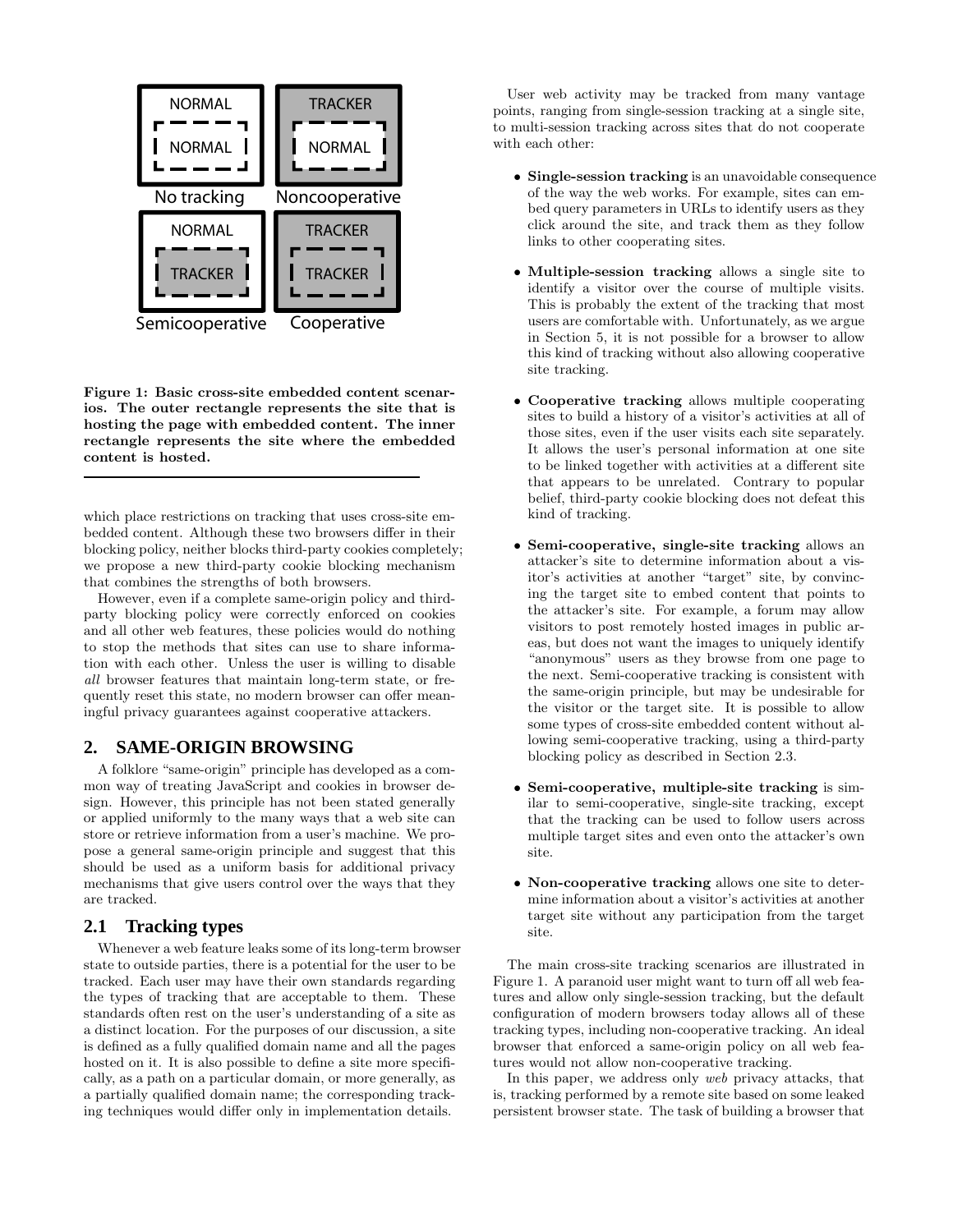protects against local privacy and security attacks (originating from "spyware" or other users of a shared machine) is a separate problem that merits its own discussion elsewhere.

We assume that sites are not able to reliably track users using just their IP address and user-agent string. Laptop users may frequently change IP addresses, while users behind a NAT firewall may share a single IP address. Thus, using this information alone, it is not possible to identify the user across visits. Storing unique identifiers into browser state and reading them back on subsequent visits is the most common way to track users without obtaining any personal information from them.

#### **2.2 Same-origin policies**

Our formulation of the same-origin principle can be stated as follows:

| <b>SAME-ORIGIN PRINCIPLE</b>                              |
|-----------------------------------------------------------|
| Only the site that stores some information in the browser |
| may later read or modify that information.                |

The goal of this principle is to isolate multiple sites with respect to their ability to read and modify browser state, thereby allowing a user to browse as if each site and session are completely independent of each other. However, interpreted broadly, this principle would dramatically change many important features of the web, including such simple things as cross-site hyperlinks and embedded content. Therefore, we consider in the rest of this paper same-origin policies which apply this principle to specific aspects of the browser while allowing exceptions for cooperation.

As an example of an exception that a same-origin policy might allow, consider the case where multiple sites jointly observe the event of storing information in browser state. We believe it is reasonable for a same-origin policy to allow both sites to later read back as much information as they observed. Similarly, it is possible for multiple sites to jointly observe the read event. A same-origin policy can allow that read, so long as each reader observes no more information at the read event than it observed at the store event. The reason is that these parties had the opportunity to save the information into their private per-site state at the store event, so at the time of the read event, each reader should already have access to the jointly stored information. We discuss concrete applications of this policy in Sections 3.5 and 4.3.

In this paper, we focus on access control policies for reading rather than modification. The types of browser state we use as examples (cache and visited links) cannot be easily modified once sent. Same-origin policies should also be used for modifiable state, and for information entered by the user into a webpage, such as saved passwords.

#### **2.3 Third-party blocking policies**

To prevent semi-cooperative tracking, a browser may augment its same-origin policy with a third-party blocking policy. This policy restricts a site's access to its own client-side persistent state if the site's content is embedded on a different site. The browser enforces this policy by checking the domain of the top-level browser frame, which is generally where the user thinks they are currently "located" and can also be identified by the URL in the address bar.

Depending on whether the site in the top-level frame matches the site that is trying to access its state, a browser may:

|         | Normal | IE.                                   | Firefox | Ideal |
|---------|--------|---------------------------------------|---------|-------|
|         |        | cookies 3rd-party 3rd-party 3rd-party |         |       |
| Reading |        |                                       |         |       |
| Writing |        |                                       |         |       |

Table 1: Top-level frame checking for cookies

- Allow the site to access its state, ignoring the domain of the top level frame. This policy allows multiple-site semi-cooperative tracking.
- Partition the site's state into disjoint segments, one for each possible domain of the top level frame. This policy allows single-site semi-cooperative tracking.
- Expire the feature's state at the end of the browser session, preventing it from being used for long-term tracking.
- Block the feature from working at all.

Third-party blocking is a useful way to prevent semicooperative tracking for simple types of embedded content, such as images. However, embedded frames are designed with too many capabilities for this policy to have meaningful effect, and thus a site that embeds a frame to another site implicitly allows cooperative tracking. We describe how a page in a cross-site frame can easily circumvent third-party blocking and regain access to its state in Section 5.

Many options are available to the browser designer as to the exact implementation of a third-party blocking policy. Instead of checking the domain of the top-level frame, it would also be appropriate to check the domain of the immediate parent frame; because cross-site frames are a form of cooperation, these checks are equivalent. Most modern browsers do not enable full third-party blocking by default, and they provide Platform for Privacy Preferences (P3P) functionality [2] that allows sites to bypass third-party restrictions in exchange for promises not to misuse the visitor's information.

Third-party blocking policies have their place, but they are greatly surpassed in importance by same-origin policies, which defend against more powerful web privacy attacks that do not require even minimal cooperation from the target site.

## **2.4 Example: Cookies**

Cookies are an ideal example of a feature that is governed by a same-origin policy, because they are designed to be sent only to the site that set them. Although it is possible for one site to gain unauthorized access to another site's cookies, these privacy leaks are generally a consequence of flaws in the web site that allow cross-site scripting, which is an accidental form of cooperation.

The third-party cookie blocking option on modern web browsers allows users to block cookies if the top-level frame domain does not match the cookie origin. However, as shown in Table 1, neither Internet Explorer 6.0 nor Mozilla Firefox 1.0.7 checks the top-level frame domain at both the time the cookie is set and the time it is read. Because of this partial blocking behavior, both browsers are exposed to semi-cooperative multiple-site tracking even while thirdparty cookie blocking is enabled.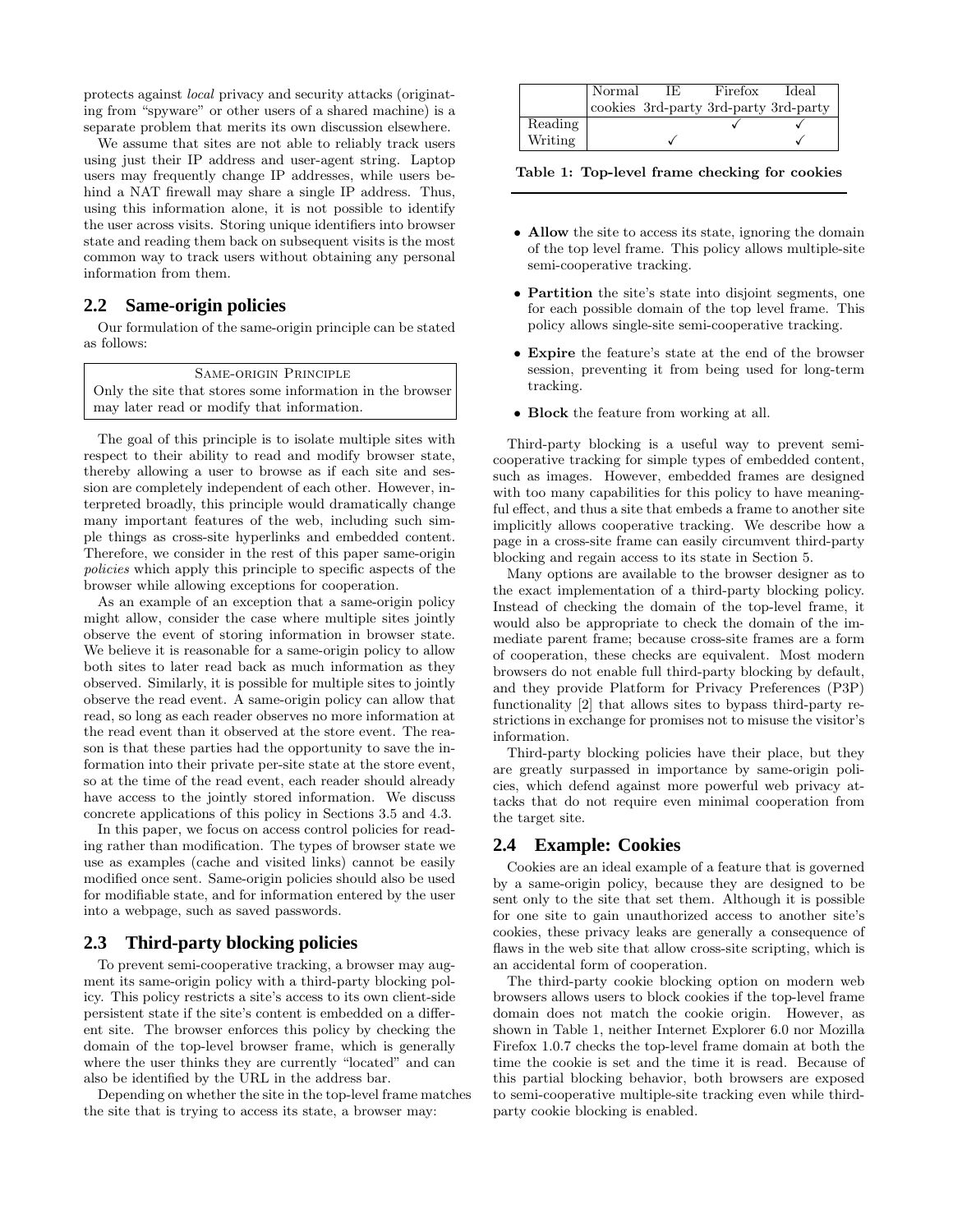Internet Explorer checks the top-level frame domain when the cookie is set, so a user who first visits doubleclick.net directly can now be tracked via a unique cookie all other sites where doubleclick.net has embedded content. By contrast, Mozilla Firefox will let doubleclick.net set a cookie at each site you visit even with third party cookie blocking enabled, but only when you visit doubleclick.net directly can the cookie be read.

If a user wishes to prevent both types of semi-cooperative tracking, it would be wise to adopt a third-party blocking policy that checks the domain of the top-level frame both when the cookie is set and when it is read. However, as we discuss in Section 5, this setting will not prevent cooperative tracking.

# **3. CACHE TRACKING**

About 60% of Web accesses are requests for cacheable files [11]. These files are stored on the client browser to speed up further downloads. Because sites can embed crossdomain content, without a same-origin policy to restrict the caching behavior, this feature presents a variety of tracking opportunities. In this section, we summarize some previously published cache-based tracking methods based on timing and explain additional tracking techniques that we have developed and tested. We then discuss the principles of same-origin caching policies and describe a web browser extension, available for free download, that implements sameorigin policy for cache tracking.

#### **3.1 Cache timing**

By measuring the time it takes to load cached files, it is possible to determine whether an image or page from a noncooperative site is already in the browser's cache [3]. Using JavaScript or Java, a site could load a set of control files and test files, measuring the time it takes before the load is complete. If the control files take significantly longer to finish loading than the test files, the test files are probably already in the browser's cache.

## **3.2 DNS cache timing**

Web privacy attacks using the DNS cache measure the time it takes to perform a DNS lookup to determine whether a given domain has been recently accessed by the user's browser [3]. These attacks are less powerful and less reliable than attacks that use the regular content cache. If it were possible to assign an origin to requests for DNS lookups, it might be possible to segment the DNS cache using a sameorigin policy, although in practice this might not be worthwhile.

#### **3.3 Cache control directives**

For cache-based privacy attacks on non-cooperative sites, timing attacks may be the only available option. However, for semi-cooperative tracking, there is no reason to resort to statistical techniques. It is sufficient to simply hide metainformation information in the cache and read it back later.

Entity tags (Etags) are meta-information about a page that is used for caching. When an entity tag is provided along with a server response, the browser client will include the tag on subsequent requests for the page. Using this information, perhaps in conjunction with referrer metainformation, the server can link together multiple requests for the same content. With slightly more effort, the LastModified date header and other caching directives can also be used to store and retrieve information.

#### **3.4 Cached content**

Rather than timing the cache or hiding meta-information, it is often simpler to put the identifying information in the content itself. As an example, consider a small JavaScript file generated by server-side script, as shown in Figure 2. This file can by included into any HTML page with a simple <script> tag, and does not need to be on the same domain as the page that includes it.

This example adds a unique, persistent, cross-domain user identifier to all links on the page, allowing webmasters of cooperating sites to build a master database of user activity across all participating sites. Of course, a unique identifier could also be used in other ways that are more difficult to detect.

Many other cached content types besides JavaScript allow this type of cooperative tracking. We have constructed demonstrations that use cached stylesheets, images, and frames to accomplish a similar effect.

#### **3.5 Same-origin caching policy**

We believe that the browser can prevent cache tracking by non-cooperative sites by changing the caching behavior to enforce a same-origin policy. In our method, the browser considers the two main observers involved in writing the cache entry: the site embedding the content (which may be null for top-level content), and the host of the content. During the write event, the site embedding the content learns only that some content was cached, whereas the hosting site knows the full cache directive headers.

If the same site embeds the same content, it is appropriate to allow the existing cached content to be used. As explained in Section 2.2, neither observer of the read event learns more information than it learned during the write event.

However, if a different site embeds the same content, the existing cached content may not be used; the embedding site would observe the fact that some content was cached, which is information that it did not observe at the store event. Instead, a separate cache entry is created and jointly owned by the new pair (embedding site, hosting site). Thus, some cache "hits" are turned into "misses," but no information is leaked from non-cooperating sites.

If desired, the third party blocking policy may be used to further constrain offsite cache requests on the basis of the top level frame. This policy could prevent cache directives like Etags for being used in semi-cooperative tracking. Cooperative tracking is also made more difficult through this technique; however, as we show in Section 5, it is not entirely eliminated.

Because this approach affects only the way information is stored in the local browser cache, it is transparent to web caches and does not break them. However, because these caches do not enforce the same restrictive policies that the browser does, they may leak information. If content can be downloaded from a web cache faster than from the real site, an attacker can determine that the web cache is being used. The consequences of this attack are mitigated by the fact that a web cache may have many users, and it is not easy to distinguish among them purely on the basis of the cached content. We suspect that same-origin policies designed specifically for web caches may be possible, but they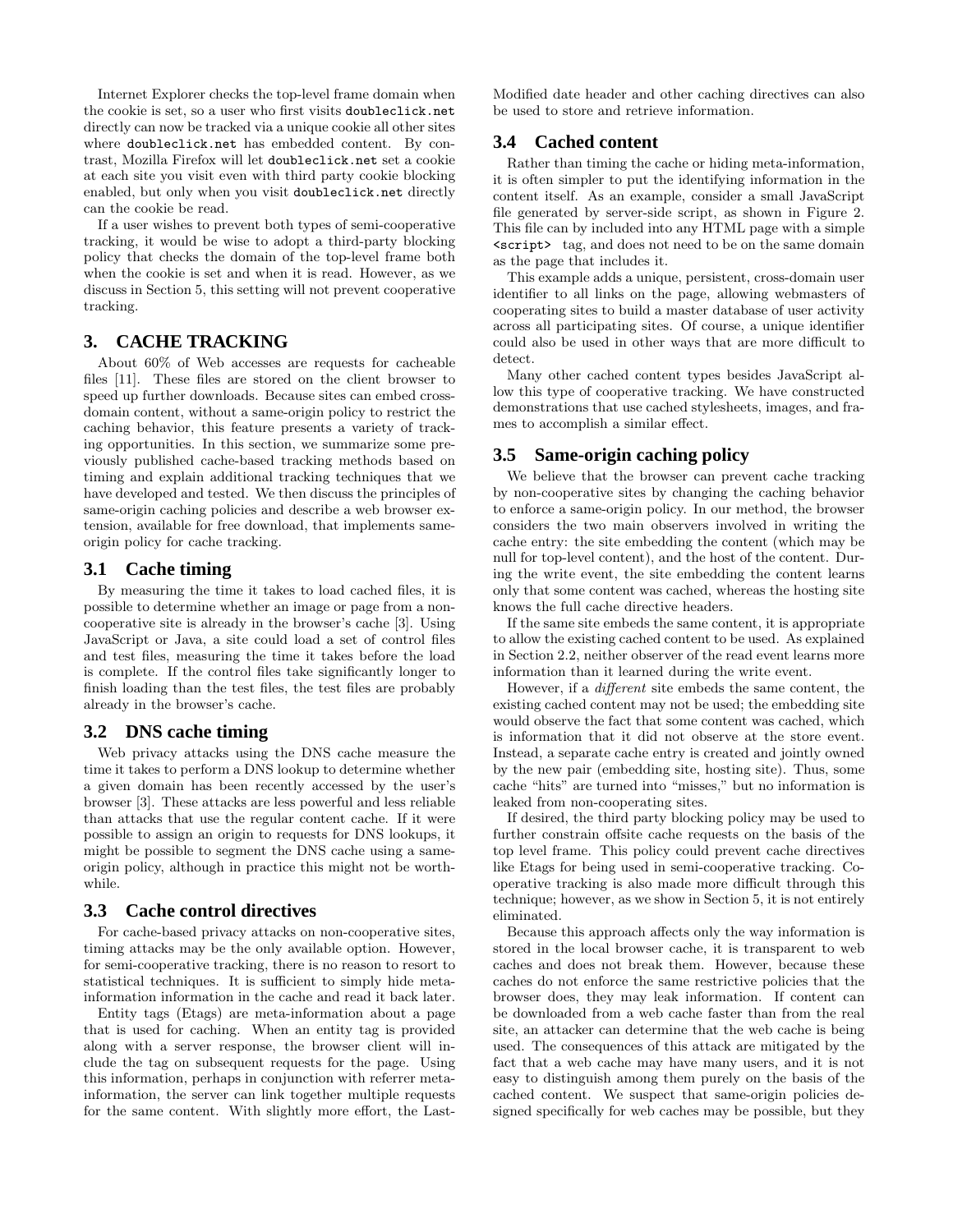```
<?php /* --------------------------------- SERVER-SIDE CACHE DIRECTIVES --------
 if (getallheaders()['If-Modified-Since']) { // Check if the browser has a cached copy.
   header('HTTP/1.1 304 Not Modified'); \frac{1}{15} so, tell browser to continue using it,
   exit(); \sqrt{2} and we don't need to send a new identifier.
 } // Otherwise, send cache headers to the browser:
 header('Expires: ' . gmdate('D, d M Y H:i:s', time()+365*24*60*60)); // expires one year from today
 header('Last-Modified: ' . gmdate('D, d M Y H:i:s', time())); // content was modified today
$id = rand(); // Also, generate a unique identifier for this user.
                             ?> /* -------------------------------------- CLIENT-SIDE JAVASCRIPT ------------------------------------ */
var links = document.getElementsByTagName('a'); // Get a list of <a> tags in the current document.
for(var i = 0; i < links.length; i++) // For each hyperlink found, change the href by
 links.item(i).href += '?userid=<?php echo $id ?>'; // appending the server-generated user id to the end.
```
Figure 2: A PHP file that can be embedded into an HTML page using a  $\langle$ script> tag. Using server-side script, it instructs the browser to use the cached copy of itself; if no cached copy exists, it sets an expiration date far in the future and generates a new unique identifier. Using client-side script, it appends the identifier to all links in the current page.

would add significant storage overhead and complexity while reducing performance.

#### **3.6 Implementation**

We implemented this same-origin caching policy as a Mozilla Firefox browser extension, available for download at www. safecache.com. Rather than require a separate user interface for cache behavior, the extension hooks in to the user's cookie policy to decide how to handle caching. (We envision that an ideal browser would provide a unified privacy setting that does not require users to tweak individual features to obtain the desired level of privacy.)

The extension overrides the browser's default caching service and installs itself as an intermediary. For each site, if cookies are disabled, caching for that site is blocked. If only session cookies are allowed, the cache for that site is allowed but cleared on a per-session basis. If third-party cookie blocking is enabled, the third-party caching is blocked. If cookies are fully enabled, third-party caching is allowed but partitioned as described above. Finally, if the user clears cookies for a site, the extension automatically clears the appropriate cache entries.

Our extension, signed with the Stanford University code signing certificate, was reviewed and approved by the official Mozilla extensions website, addons.mozilla.org. Several thousand users downloaded the software. We did not expect nor did we receive any complaints of degradation of browser speed due to cache partitioning.

## **4. VISITED LINK TRACKING**

Using different colors for visited and unvisited links is a popular feature that can be found on about 74% of websites [9]. This feature can make the navigation easier, especially for users who are unfamiliar with the site. However, because this feature maintains persistent client-side state, this single bit of information per link can be used for tracking purposes. The color of the link can be read directly using JavaScript, or subtle side effects of the link's rendering can be detected. On-site links can be used for multiple-session tracking, and because the feature is not segmented according to a same-origin policy, off-site links can be used to execute non-cooperative web privacy attacks. In this section, we describe some attacks and present a browser extension, available for download, that implements a same-origin policy for user history.

## **4.1 Chameleon sites**

Even without using JavaScript, there are simple ways to customize a site based on the visitor's history, and eventually obtain this information. In Figure 3, a series of hyperlinked bank logo images are stacked on top of each other. Using a few simple CSS rules, the site operator can cause the unvisited links to vanish. The resulting page appears to be customized to whichever bank site that the user has visited.

By creating the login button as another stack of hyperlinked images, an attacker running the site could determine which site the user thought they were logging in to. Microsoft Outlook 2002 accepts stylesheets in emails and some versions use the Internet Explorer history database to mark visited links, so an attacker could even use this HTML code as the starting point for an email phishing attack.<sup>1</sup> These types of "chameleon" pages could also easily be used for marketing purposes, displaying discount offers only to visitors who have been to competitor sites.

#### **4.2 Link cookies**

On-site links can be also used for multiple-session tracking. A website could load a carefully chosen subset of a collection of blank pages into an iframe, generating a unique identifier for each user. On subsequent visits, links to the blank pages could be used to recover the user's identifier. Because this technique requires only on-site links, it is yet another cookie replacement technique that can be used for semi-cooperative and cooperative tracking. These "link cookies" are perfectly acceptable from the point of the sameorigin principle.

#### **4.3 Same-origin visited link differentiation**

Applying a same origin policy described in Section 2.2 to visited hyperlinks, there are two sites that can observe when a page is visited by the user: the host of the referrer

<sup>&</sup>lt;sup>1</sup>The other email clients we tested, Thunderbird and Gmail, do not accept stylesheets. An attacker could define a default email style to be displayed in this case. Note that if the attacker obtained the user's email address directly from a web interaction with the user, the user's visited links could also be queried at that time.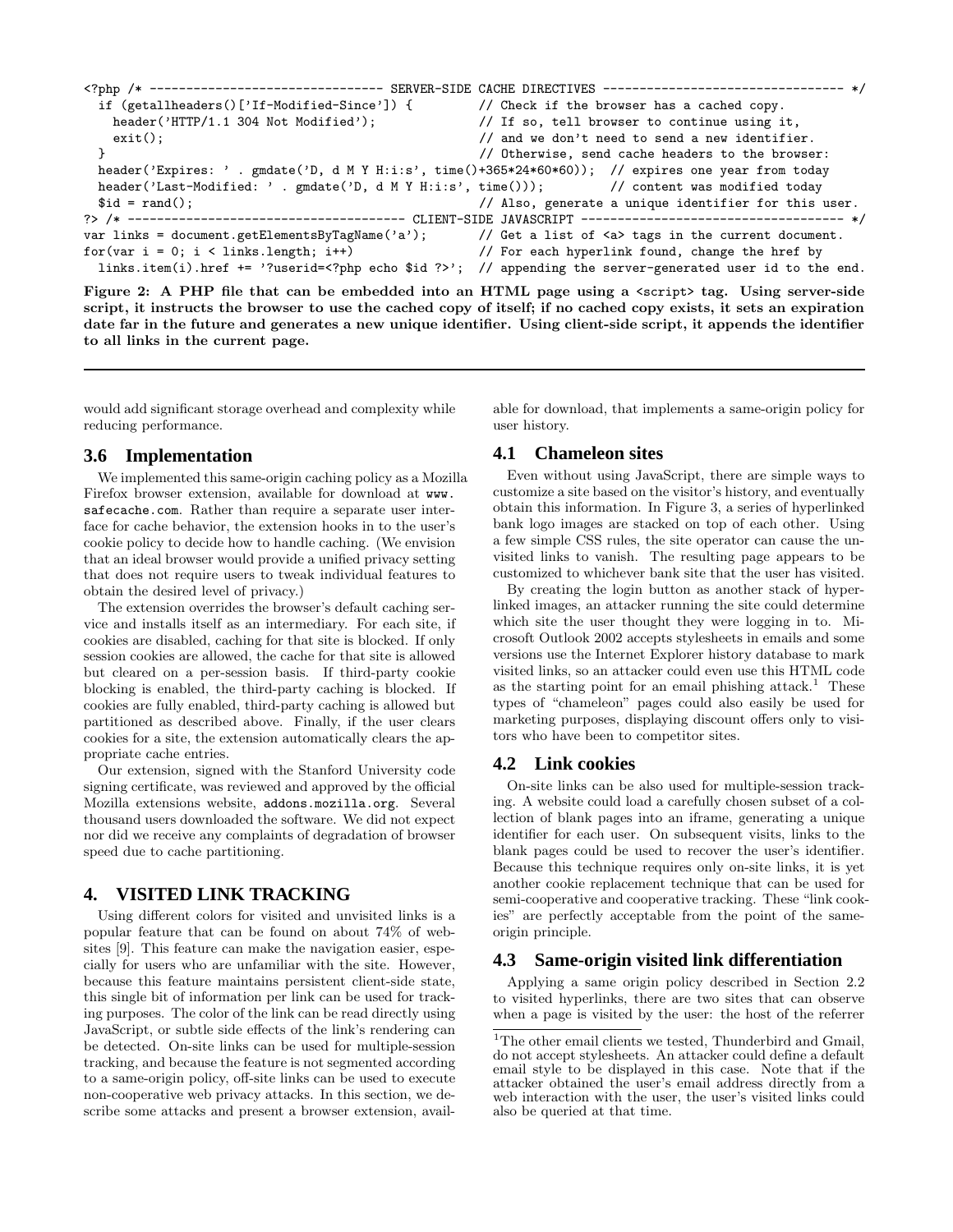```
<html><head>
<style>a { position:absolute; border:0; } a:link { display:none }</style>
</head><body>
 <a href='http://www.bankofamerica.com/'><img src='bankofamerica.gif'></a>
 <a href='https://www.wellsfargo.com/'><img src='wellsfargo.gif'></a>
 <a href='http://www.usbank.com/'><img src='usbank.gif'></a>
  ...
</body></html>
```
Figure 3: Phishing page that automatically displays the logo of the user's bank.

page, and the host of the visited page. Of course, both hosts may be the same. The same-origin policy allows this jointly stored browser state to be read by either observer, so either site should be able to distinguish links to the visited page. No other site should be able to obtain this information, so a hyperlink located on page A and pointing at a visited page B would appear unvisited unless both of the following conditions are met:

- The site of page A is permitted to maintain persistent state.
- Page A and page B are part of the same site, or the user has previously visited the exact URL of page B when the referrer was a page from site A.

We note that browsers that support URL reputation services or whitelisting of domains might allow certain trusted sites (like major search engines) to bypass the requirements and always show the true state of visited links. Major browsers that include built-in URL reputation services include Netscape 8 and Internet Explorer 7.

#### **4.4 Implementation**

We implemented this same-origin policy in a Mozilla Firefox browser extension, available at www.safehistory.com. The extension modifies the browser's history service to prevent visited links from being treated differently, then selectively re-enables the standard behavior for visited links for each link that meets the same-origin requirements.

As with our other implementation described in Section 3.6, our extension inspects the user's cookie preferences to determine the appropriate policy to enforce. Depending on whether the user allows all cookies, first-party cookies, session cookies, or no cookies, we ensure that offsite visited links are marked as long as they meet the requirements above, partitioned by top level frame origin, expire at the end of a session, or are disallowed entirely. If the user clears cookies for a site, the extension automatically marks the associated history entries as unusable for purposes of visited link differentiation.

This extension is also available on the official Mozilla extensions website, addons.mozilla.org. After the initial beta release, we received helpful feedback from users on how to more efficiently integrate with the browser's history database. This process of distributing prototypes as browser extensions allows new security and privacy features to gain wide exposure and acceptance before being fully integrated into the browser.

# **5. COOPERATIVE TRACKING**

Third party cookie blocking is often described as a way to discourage advertising networks from building up a comprehensive profiles of web users, including their personal preferences and the sites they have visited, without those users explicitly providing personal information that would link together their activities at different domains. Although this kind of privacy against cooperating sites would be very beneficial for users, in practice it is not possible to attain while allowing persistent browser state that persists over the course of multiple browser sessions. The reason is that a variety of web features that do not themselves maintain any state can nonetheless be used to pass state information between cooperating sites.

Clearly, the simplest thing that cooperative attackers can do is to share the same domain for all of their hosted content. However, this technique would make the cooperation obvious to the user, and site owners may not wish to entrust their all their web hosting to a central tracking authority.

If instead, the sites use different domains, there are still a variety of techniques that they can use to link together the state at one site with a visitors's activities at another. We present a few illustrative examples.

- JavaScript Redirection. JavaScript-induced browser navigation has become an indispensible web feature, and it also provides a method for enabling cooperative tracking. A site (even inside an frame) can redirect the top level frame to a tracker page on a different domain by modifying the top.location property, or by calling the submit() method of a form that targets the top level frame. The tracker site reads the user's persistent state, then redirects back to the original page using a similar technique. The sites may communicate through query parameters passed in the URL, the referrer of the request, or hidden form variables. This transition may only take a fraction of a second, is invisible to the user, and allows the user's state at the two different domains to be linked together, requiring no further interaction between the main site and the tracker site.
- Meta Refresh. Instead of using JavaScript to perform the redirection, a site may instead send a  $\leq$ meta http-equiv=refresh> tag to induce the browser to navigate to the tracker site and back to the original page.
- Popup Windows. Another technique is for one site to use JavaScript to open a popup window on the domain of another site. The popup window can be closed using JavaScript almost immediately, as soon as the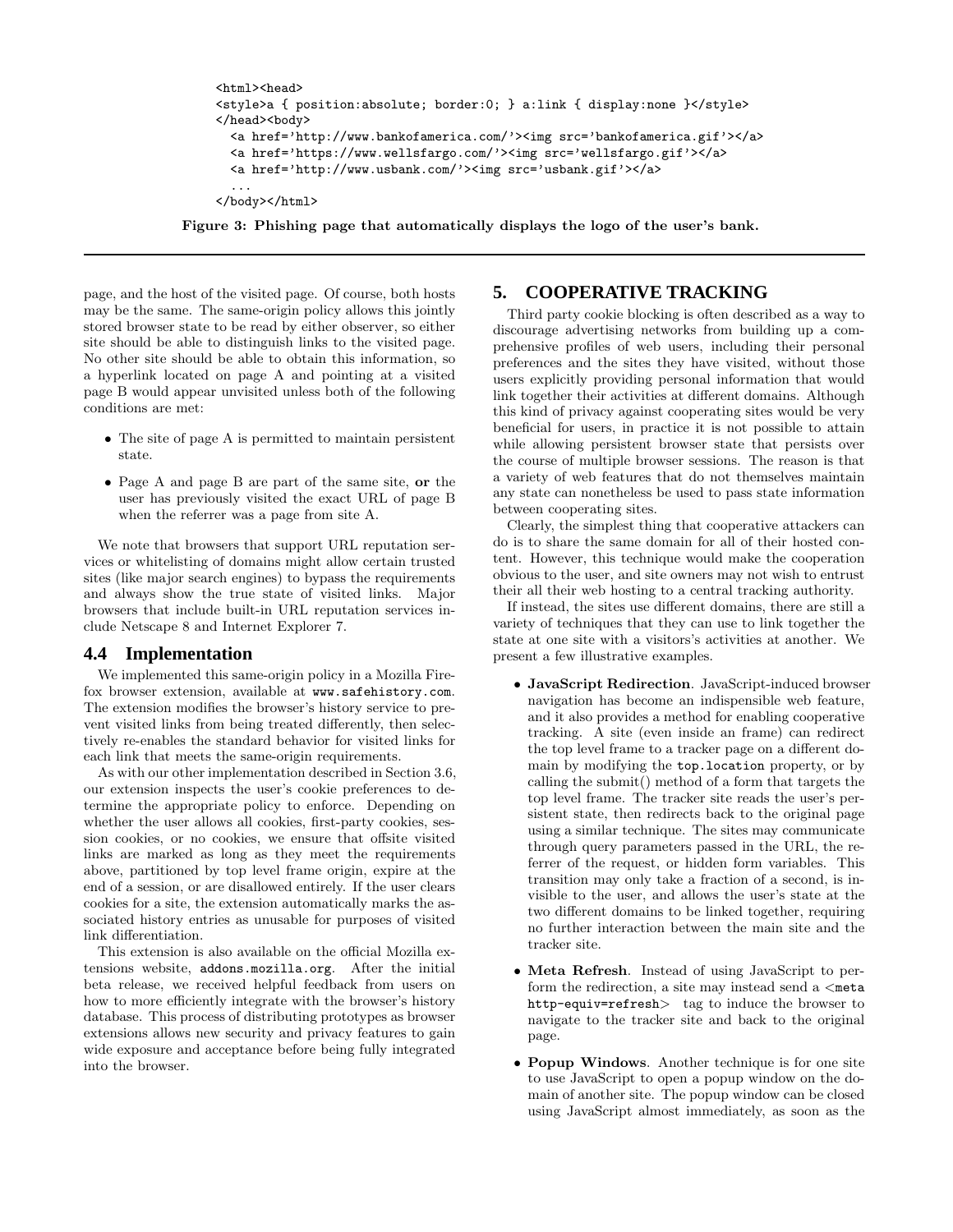popup site is done retrieving its per-site state. Most popup blockers do not prevent popup windows from being opened as long as they are opened in response to a user click event, and popup windows opened by Macromedia Flash are usually not affected by popup blockers.

• Hyperlinks. A low-tech solution that may not be noticed by some users is to simply hyperlink to the tracking site, and at that site, induce the user to click a hyperlink back to the main site. One site that uses this technique frequently is ign.com, which hosts its interstitial ads on a different domain from its content servers.

If our goal is to prevent cooperative site tracking, then it might make sense to try to disable features that use persistent state when site transitions are induced by a website in such a way that the user has not had an opportunity to inspect the URL of the site where the browser is navigating. This was the approach recommended in the original RFC for cookies [7], which instructed user agents not to send cookies when these types of cross-site "unverifiable transactions" occur. Unfortunately, this goal is no longer realistic on the modern web due to the popularity of script-driven navigation and the high frequency of cross-site transitions. A site may trick a user into clicking a cross-site link and then redirect back to the origin site. By the time the redirection occurs, the persistent state has already been accessed by the tracker. Although it might be possible to detect an initial cross-site transition and disable access to persistent state, there is no obvious point at which it is safe to return the browser back to its normal behavior.

# **6. RELATED WORK**

Specific web privacy attacks using DNS and browser cache timing were first introduced by Felten and Schneider in [3]. They proposed a "domain tagging" approach to segment the cache by origin, which is an example of the same-origin policies described in this paper. If a user wishes to also enforce a third-party blocking policy, a more restrictive caching policy than domain tagging is necessary.

Clover disclosed the technique for reading the user's history using visited link differentiation in [1]. As a countermeasure, Clover proposed that only on-site links be marked visited. Our choice of same-origin policy provides additional functionality due to our observation that both the referrer and the target site are jointly observing the storing of persistent information into the browser client. Thus, we allow off-site links to be marked visited as long as a referrer from the same origin pointing to the target page appears in the history database.

Clover observed that in the Mozilla browser, it is possible to set a persistent user identifier by visiting a unique sequence of pages in a hidden iframe. Internet Explorer does not add automatic iframe navigation to the browser history, so it was thought to be immune to this form of tracking. However, we observed that Internet Explorer can still be manipulated in a similar way, using the JavaScript click() method on a hidden hyperlink that targets a hidden iframe.

As an alternative to enforcing a same-origin policy on visited links, a 2002 patch for the Mozilla Firefox browser [8], was proposed to prevent JavaScript from determining the results of the :link and :visited pseudoclass selectors and to prevent browsers from selectively downloading images based on these selectors. However, there are often subtle side effects of a style rule that can be detected in JavaScript, and in any case, chameleon pages such as the example in Figure 3 do not require JavaScript at all.

Jakobsson and Stamm suggested a different solution to non-cooperative web privacy attacks [6], using as an example a context-aware phishing attack demonstration [4]. They proposed changes to web servers to protect visitors of that site, whereas we implemented client-side countermeasures that protect users at all sites. Client-side techniques place the burden of restricting access on the browser, while serverside techniques require resources to be dynamically assigned unique identifiers that will be hard for an attacker to guess. The techniques are complementary; our extensions provide a solution for end users while the majority of servers remain unprotected, while their server-side techniques provide a solution for webmasters while the majority of web users remain unprotected.

Because the same-origin policy relies on a trustworthy DNS framework, same-origin policies are vulnerable to pharming attacks, where an attacker poisons the cache in an effort to steal the browser state belonging to another site. The privacy implications of a pharming attack are dwarfed by the enormous security consequences of intercepted traffic. Luckily, pharming attacks are difficult to execute. For sites that need to store sensitive information such as login credentials, Jakobsson and Juels show how to interactively query the persistent browser state (including the cache and history) in order to construct secure "cookies" that are resistant to noninteractive theft [5]. These replacement cookies are compatible with the present work and can be shared among cooperating sites as described in Section 5.

# **7. CONCLUSION**

The complexity of the modern browser and the web it interacts with make privacy, a hard goal in principle, even harder in practice. This paper summarizes previously known privacy problems and presents some more powerful tracking methods based on caching various kinds of files. In pursuit of meaningful privacy guarantees, we propose that a general same-origin principle should be applied uniformly across different types of information stored on a web user's machine. We also develop ways for users to limit tracking, in the form of browser extensions that are available for download. While these browser extensions provide control over cache-based tracking and visited link tracking, we show that there are limits to user control over tracking from cooperating web sites. In particular, although cookie policies provided by some browsers may suggest otherwise, we argue that it is not feasible to allow multiple-session tracking by a single site without also allowing multiple-session tracking by any collection of cooperating sites.

Some of the primary ways in which the web works, detailed in its original specifications and further expanded by years of use, have resulted in unfortunate, unavoidable compromises between functionality and privacy. However, there is no good reason to disallow one feature on the basis of privacy, while allowing another feature that presents an equal privacy risk. Specifically, it seems irrational for browsers to provide selective control over treatment of cookies, without providing similar control over other mechanisms that are equally effective for storing and retrieving state on the